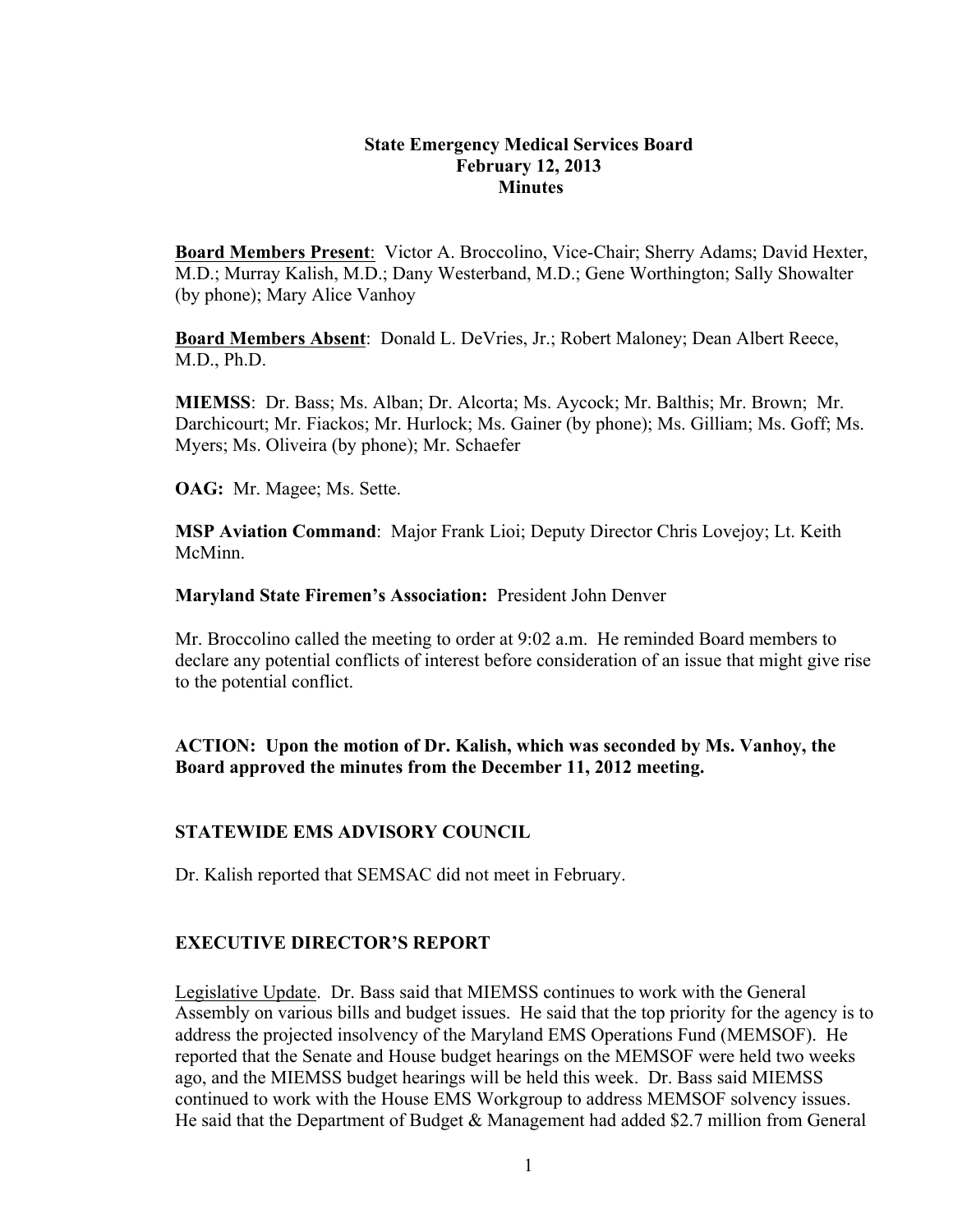Fund monies to fund MSPAC needs this year, and had proposed to postpone continued work on the MIEMSS Communications project for one year. He said that the effect of this would be to postpone insolvency until FY14.

Medications Shortage. Dr. Bass reported that medication shortages continued and that the Office of the Medical Director is continuing to monitor these shortages. Dr. Bass said that most of the shortages involved inexpensive and frequently-used medications, e.g., 50% Dextrose and Atropine. He said that the General Accountability Office had been studying the issue which has affected healthcare nationwide.

eMEDS. Dr. Bass reported that the implementation of eMEDS throughout Maryland continues to be successful. He said that Prince George's County had started eMEDS implementation and MIEMSS anticipated that eMEDS will be implemented in Charles, Howard, Frederick and Caroline counties in the next several few months. Dr. Bass said current eMEDS work included efforts to ensure that trauma and specialty centers have eMEDS access for patients transported to those centers.

Cardiac Arrest. Dr. Bass said that the Cardiac Arrest Steering Committee, chaired by Dr. Kevin Seaman, continued its work. He said that another Resuscitation Academy will be held in May 2013 to teach EMS personnel the unique Seattle approach to resuscitation.

Trauma Center Re-Designation. Dr. Bass reported that MIEMSS has started the process to reverify the designation of Maryland's adult trauma centers. He also said that the new web based Trauma Registry had been implemented on January 1, 2013.

MOLST. Dr. Bass reported that the Department of Health & Mental Hygiene's final regulations for use of Maryland Medical Orders for Life-Sustaining Treatment (MOLST) had become effective on January 1, 2013. He said that beginning July 1, 2013; certain facilities will be mandated to have MOLST form completed for their patients, including nursing homes, assisted living facilities, home health agencies, hospices, dialysis centers and hospitals.

Narrowbanding. On January 1, 2013, the FCC mandate to convert certain radio equipment to Narrowband Operation became effective. Prior to that date, MIEMSS completed replacement of Maryland's non-narrowband-capable infrastructure and switched all MIEMSS Regions to narrowband operations as required.

National Pediatric Readiness Project. Dr. Bass reported that Maryland has a 98% (48 of 49) hospital response to the National Pediatric Readiness Project survey, a nationwide online quality assessment of emergency departments benchmarking the preparedness for the care of children on a daily basis. Dr. Bass thanked all the Maryland hospitals for their support and response to the project.

Alerts. Dr. Bass reported that hospital alerts increased in 2012 which is most likely due to the fact that Maryland had two flu seasons during the year. He said that five (5) hospitals' alerts accounted for approximately 45% total of the total yellow alert hours. MIEMSS will followup with these hospitals to determine the cause of the increase in hours and to identify a plan to address these issues.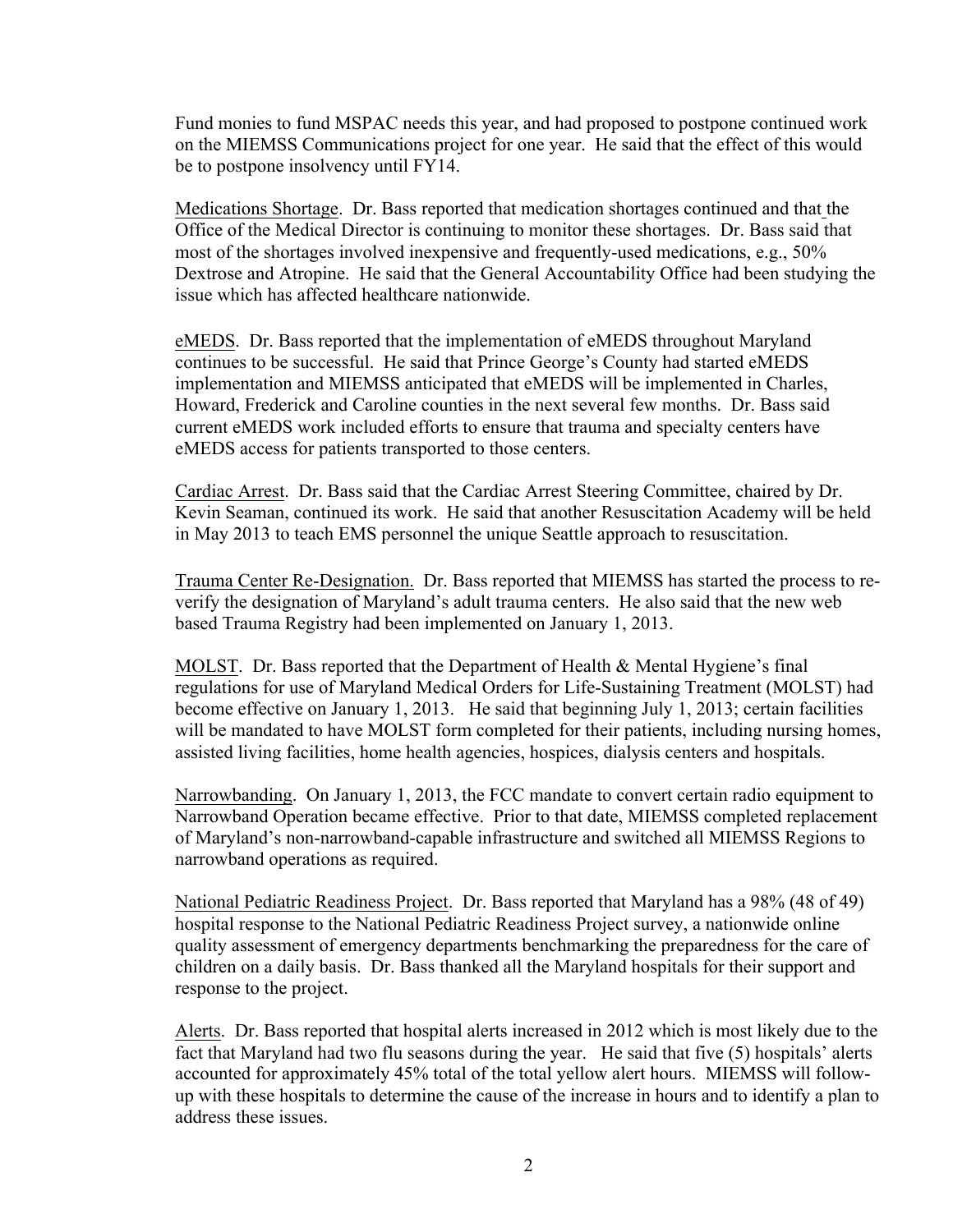# **LEGISLATIVE ISSUES**

Dr. Bass and Ms. Gainer briefly summarized several proposed bills of interest being considered by the General Assembly.

# **MSP AVIATION COMMAND**

Deputy Director Lovejoy reported that the first six (6) AW139 helicopters should be delivered by the end of February 2012.

Mr. Lovejoy reported that the RFP for the Flight Training Device (FTD) should be released in March, with the contract being awarded by October. MSPAC anticipates the FTD to be operational in early 2015. He said that there is an alternate proposal for a full motion simulator in the Request For Information (RFI).

Mr. Lovejoy said that although the AW139 is certified for single pilot visual flight rules, MSPAC has decided to operate initially with two pilots during nighttime hours. He said that after MSPAC gains additional operational experience with the new AW139 helicopters, it will make a final determination on the need for two pilots during nighttime and daytime operations.

Mr. Lovejoy said that some recent media coverage of the new AW139 helicopters had been inaccurate, and MSPAC was working to those inaccuracies.

## **SHOCK TRAUMA CENTER**

A written report was distributed to the Board.

## **MARYLAND STATE FIREMEN'S ASSOCIATION**

President Denver thanked the EMS Board for their support of the volunteer companies throughout Maryland. He invited Board members to the next MSFA Executive meetings on February 23 & 24, 2013 on Kent Island.

## **NEW BUSINESS**

None.

## **OLD BUSINESS**

None.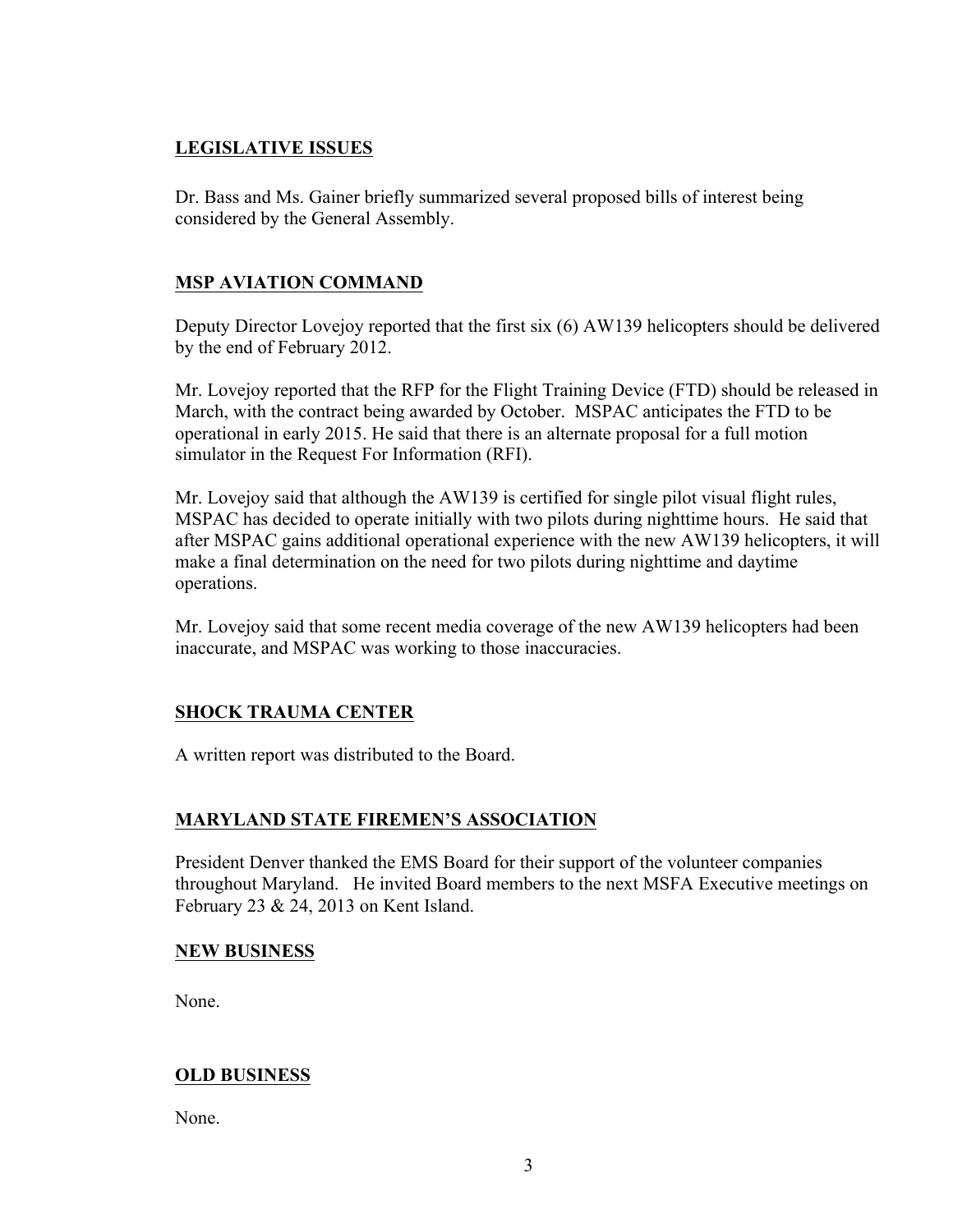#### **ACTION: Upon the motion of Ms. Vanhoy, which was seconded by Dr. Kalish, the Board adjourned to Closed Session.**

The purpose of the closed session was to carry out administrative functions under State Government Article §10-502(b), to obtain legal advice from counsel under State Government Article § 10-508 (a) (7), and to discuss certain site reviews and maintain certain records and information in confidence as required by Health Occupations Article §14-506 (b) under State Government Article § 10-508(a) (13).

The closed session was attended by:

**Board Members Present**: Donald DeVries, Esq., Chair (by phone); Victor A. Broccolino, Vice-Chair; Sherry Adams; David Hexter, M.D.; Murray Kalish, M.D.; Dany Westerband, M.D.; Gene Worthington; Sally Showalter (by phone); Mary Alice Vanhoy

**Board Members Absent**: Robert Maloney; Dean Albert Reece, M.D., Ph.D.

#### **Others Present:**

**MIEMSS**: Dr. Bass; Dr. Alcorta; Mr. Fiackos; Ms. Gainer (by phone); Ms. Goff; Ms. Myers; Ms. Oliveira (by phone); Mr. Schaefer.

**OAG:** Mr. Magee; Ms. Sette

The Board approved the closed session minutes from the December 11, 2013 meeting.

The Board was provided information regarding two EMS educational programs.

The Board approved appointments to the Statewide EMS Advisory Council.

The Board considered provider disciplinary cases.

The Board reconvened in Open Session at 10:51 a.m.

**Board Members Present**: Victor A. Broccolino, Vice-Chair; Sherry Adams; David Hexter, M.D.; Murray Kalish, M.D.; Dany Westerband, M.D.; Gene Worthington; Sally Showalter (by phone); Mary Alice Vanhoy.

**Board Members Absent**: Donald L. DeVries, Jr.; Robert Maloney; Dean Albert Reece, M.D., Ph.D.